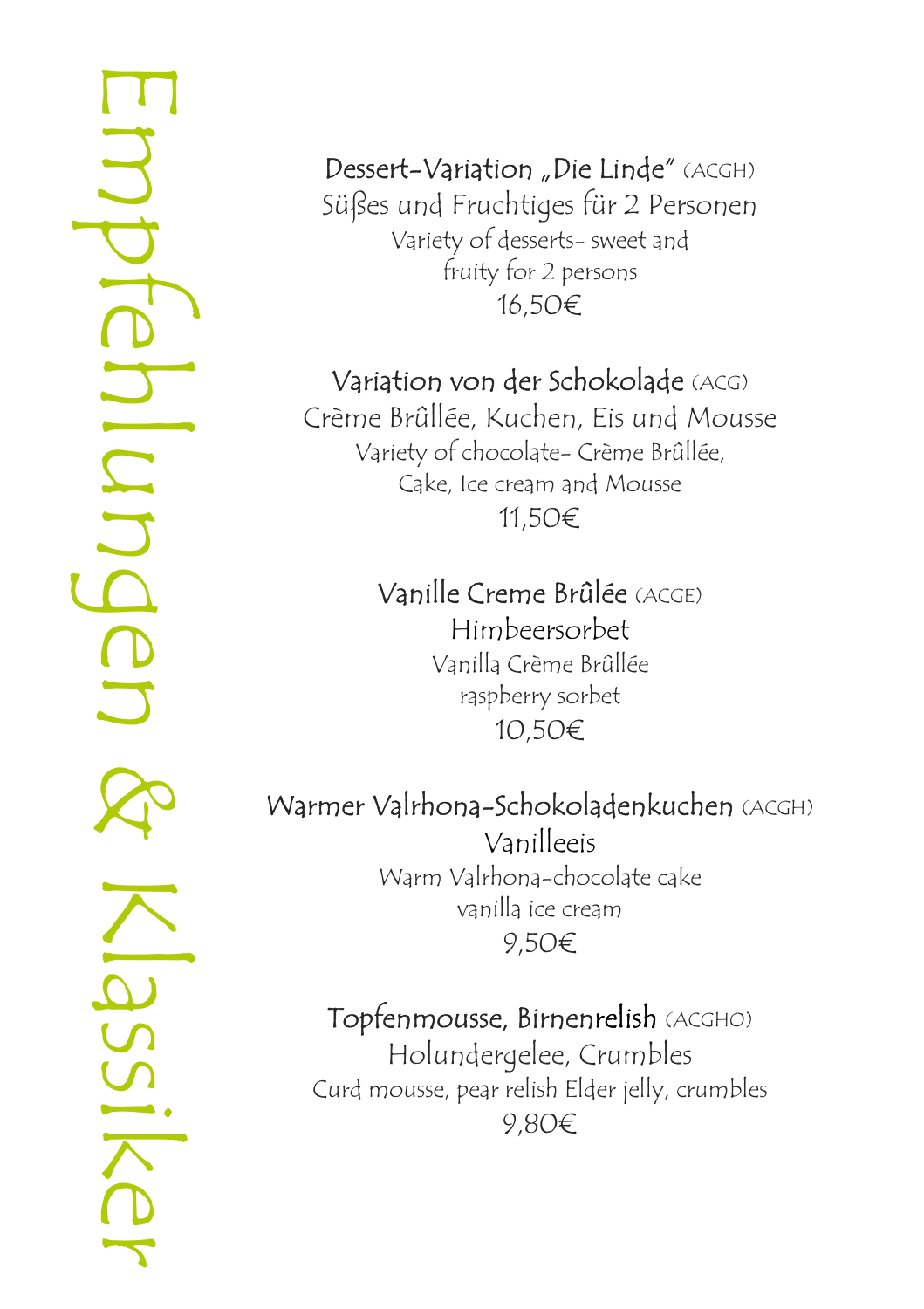### Apfelstrudel (ACGH) Apple strudel 4,50€

mit Sahne/with whipped cream (G) mit Eis / with ice cream (CG) mit Vanillesauce / with vanilla sauce (CG) 4,50€

> Tageskuchen 4,50€

# Hausgemachte Pralinen (ACGH)

Homemade pralines pro Stück/per Piece 0,90€

Empfehlungen & KlassikerIlunde SS112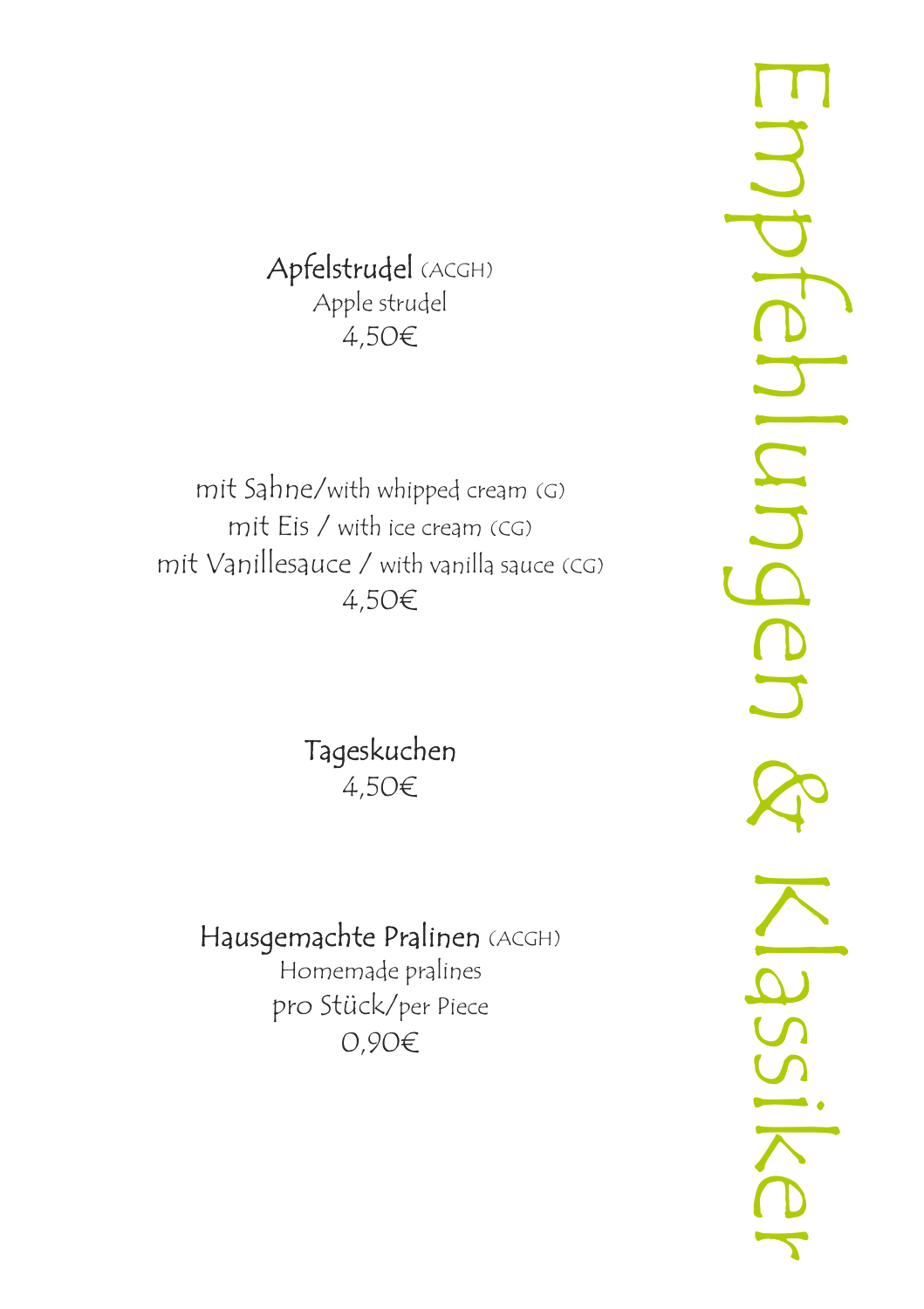#### Hausgemachtes Sorbet (AGH)

 Mandelhippe, Fruchtsalat Homemade Sorbet, caramelized biscuit, fruit salad 5,50€

#### Bananensplit (AC)

 Vanilleeis, Bananen, Schokoladesauce, Sahne Vanilla ice cream, banana, chocolate sauce, whipped cream 6,80€

#### Coupe Dänemark (ACG)

Vanilleeis, Schokoladesauce, Sahne Vanilla ice cream, banana, chocolate sauce, whipped cream 6,80€

> Heiße Liebe (ACG) Vanilleeis, heiße Himbeeren, Sahne Vanilla ice cream, hot raspberries, whipped cream 6,80€

#### Snickers Becher (ACG)

 Snickers Eiscreme, gesalzene Caramelsauce, Schokoladesauce, Sahne Snickers ice cream, salted caramel sauce chocolate sauce, whipped cream 8,50€

Eisbecher